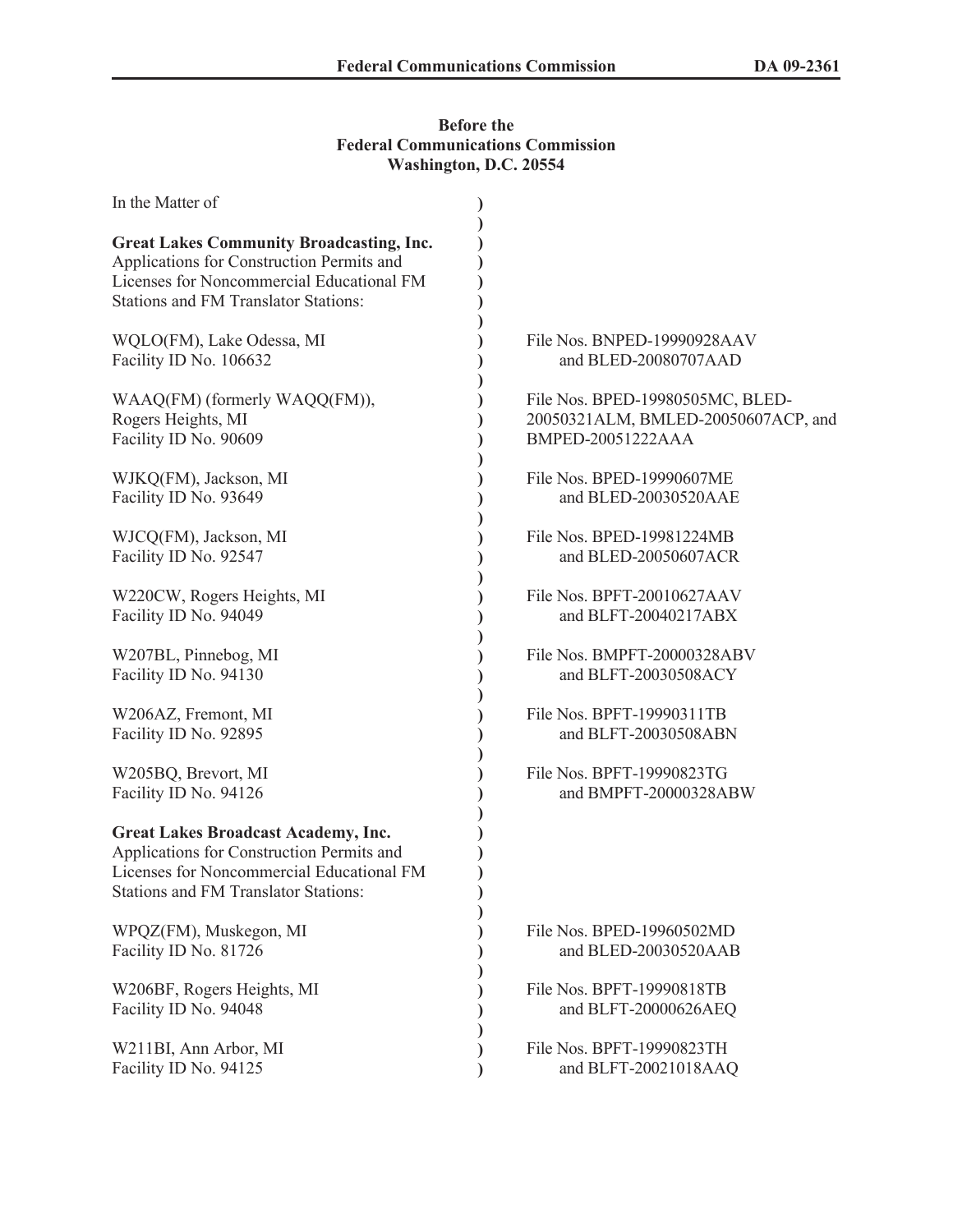## **MEMORANDUM OPINION AND ORDER**

### **Adopted: October 29, 2009 Released: October 30, 2009**

By the Chief, Audio Division, Media Bureau:

# **I. INTRODUCTION**

1. We have before us a "Request to Set Aside Opinion and Order DA 09-1372 and Review Complete Record" ("Petition") filed by Great Lakes Community Broadcasting, Inc. and Great Lakes Broadcast Academy, Inc. (collectively, "Great Lakes") on July 21, 2009. The Petition seeks reconsideration of our decision cancelling several authorizations held by Great Lakes.<sup>1</sup> The *Great Lakes Order*, released on June 19, 2009, described a series of broadcast applications in which Great Lakes had submitted false certifications after constructing FM radio stations and FM translator stations at variance from the authorized facilities. The Petition does not question any factual determination made in the *Great Lakes Order*, nor does it raise any issue with respect to the decision's legal analysis. Rather, the Petition addresses the outcome, arguing that the public interest is not served by the loss of service by Great Lakes's stations with cancelled authorizations. Great Lakes contends that we instead should have accepted a settlement proposal to remove Great Lakes's controlling principal, James J. McCluskey, Ph.D., from broadcasting by allowing Great Lakes to donate its assets (including the authorizations in question) to another entity.<sup> $\overline{2}$ </sup> For the reasons set forth below, we dismiss the Petition as untimely.

# **II. DISCUSSION**

2. Section 405 of the Act and Section 1.106(f) of our Rules require petitioners to seek reconsideration no later than 30 days after the Commission gives public notice of the action for which reconsideration is sought.<sup>3</sup> Although the Commission may not refuse to consider a late-filed petition for reconsideration if the petitioner shows that its failure to file for reconsideration in a timely manner resulted from "extraordinary circumstances,"<sup>4</sup> the Commission otherwise lacks the authority to extend or waive the statutory 30-day filing period under Section 405 of the Act. In this case, the 30-day filing period ended on Monday, July 20, 2009.<sup>5</sup> The Petition, although dated July 15, 2009, was stamped as received in the Commission's mailroom on July 21, 2009. Accordingly, we dismiss the Petition as untimely.

<sup>&</sup>lt;sup>1</sup> Great Lakes Community Broadcasting, Inc., Memorandum Opinion and Order, 24 FCC Rcd 8239 (Audio Div. 2009) ("*Great Lakes Order*"), applying Section 312(g) of the Communications Act of 1934, as amended (the "Act"), and Section 73.3598(e) of the Commission's Rules (the "Rules"). *See* 47 U.S.C. § 312(a) and 47 C.F.R. § 73.3598(e). The *Great Lakes Order* noted that a separate Hearing Designation Order would address the character qualifications of Great Lakes and its consulting engineer, David C. Schaberg, to hold their remaining Commission authorizations. *See Great Lakes Order*, 24 FCC Rcd at 8240.

<sup>&</sup>lt;sup>2</sup> Petition at 1-3.

<sup>3</sup> 47 U.S.C. § 405; 47 C.F.R. § 1.106(f).

<sup>4</sup> *Gardner v. FCC*, 530 F.2d 1085, 1091-92 (D.C. Cir. 1976) ("extraordinary circumstances" involve failure by the Commission to provide a party with notice and the text of the action in question); *Richardson Independent School District*, Memorandum Opinion and Order, 5 FCC Rcd 3135, 3136 (1990) (same). A party's failure to miss the deadline by one day is not an "extraordinary circumstance" that would warrant reconsideration of a decision. *Pueblo Radio Broadcasting Service*, Memorandum Opinion and Order, 6 FCC Rcd 1416 (1991).

 $5$  Under Section 1.4(b)(2) of our Rules, the 30-day period started on June 20, 2009, the day after the release date of the *Great Lakes Order*. 47 C.F.R. § 1.4(b)(2). The 30<sup>th</sup> day was Sunday, July 19, 2009. Under Section 1.4(j) of the Rules, the filing date was the next business day, Monday, July 20, 2009. 47 C.F.R. § 1.4(j).